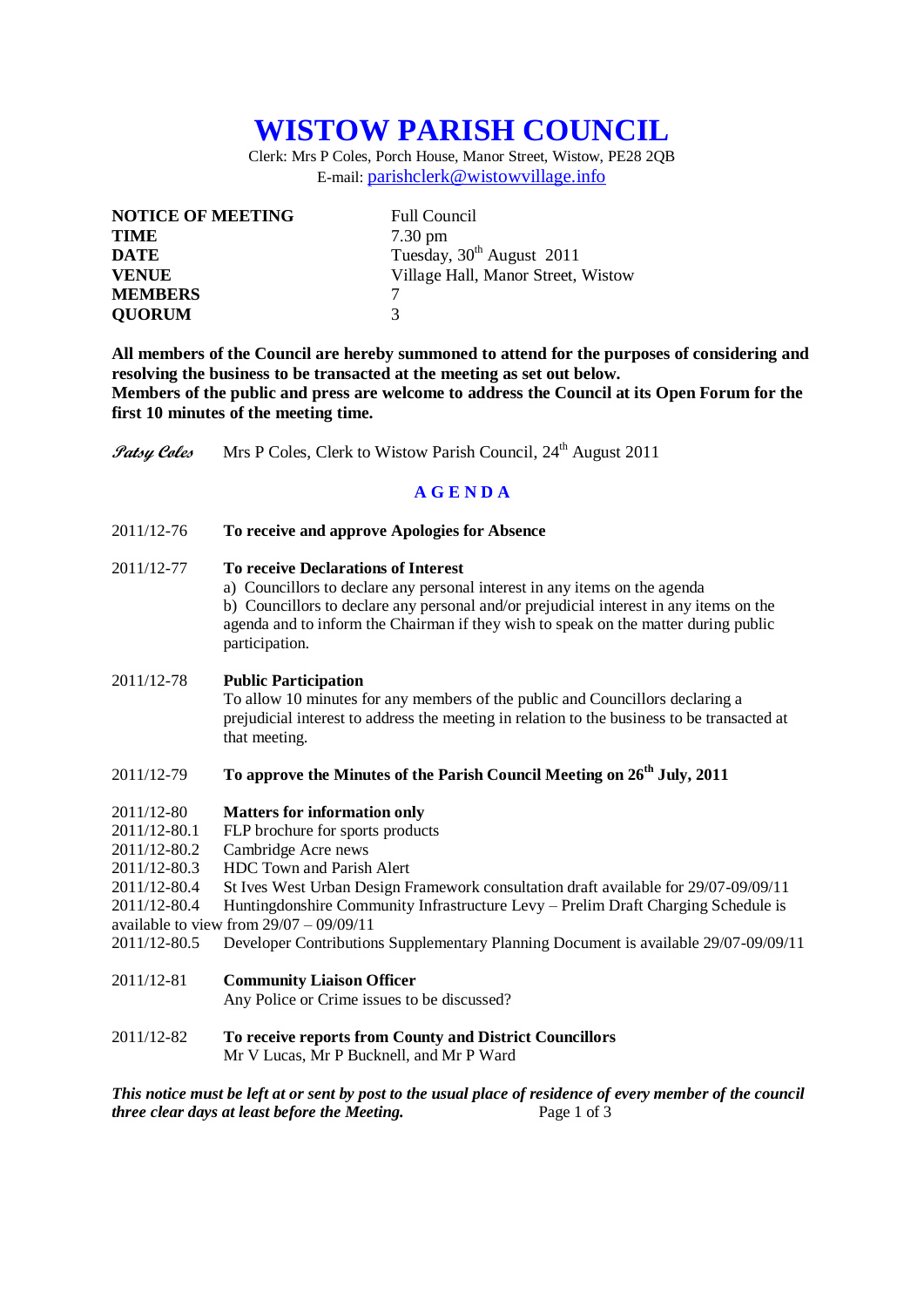Page 2

2011/12-83 **Finance**

| 2011/12-83 | <b>Finance</b>                                                        |          |  |
|------------|-----------------------------------------------------------------------|----------|--|
|            | a) to approve the Financial Statement                                 |          |  |
|            | b) to approve payment of outstanding amounts :                        |          |  |
|            | Mrs P Coles – August salary (rates as per minute no. 8e               |          |  |
|            | of the meeting dated the $15/12/09$ now paid quarterly                | £ 262.13 |  |
|            | Moore Stephens auditors                                               | £ 363.60 |  |
|            | Andy Davis, playground hedge                                          | £ 110.00 |  |
|            | Fergusons clear aerial runway, sweep surfaces and remove              |          |  |
|            | Vandalized bench                                                      | £ 36.00  |  |
|            | (this work was not authorized)                                        |          |  |
|            | Quarterly Clerk's payment, June, July & August plus                   |          |  |
|            | D Tonks fee                                                           | £600.75  |  |
|            | c) to review cash flow and resolve anticipated issues – permission to |          |  |
|            | purchase books of stamps for PC use                                   |          |  |

#### 2011/12-84 **Correspondence**

- 2011/12-84.1 Further emails from Nikki Hades regarding broadband connection
- 2011/12-84.2 Cambs and Peterborough Minerals and Waste Plan Suggested changes to the Site Specific Proposals Plan
- 2011/12-84.3 HDC review of Polling districts and places
- 2011/12-84.4 RHS Britain in Bloom campaign

#### 2011/12-85 **To consider any Planning Applications received**

1101320FUL, Demolition of bungalow, outbuildings and sheds and erection of chalet bungalow and double garage with annexe above, Parkside Bungalow, Cross Drove, Wistow, PE28 2QW

#### 2011/12-86 **Queen Elizabeth II Diamond Jubilee celebrations Update**

- 2011/12-86.1 Queen Elizabeth II Fields Challenge
- 2011/12-86.2 Jubilee beacons
- 2011/12-86.3 Commemorative Tree and Hedge Planting

#### 2011/12-87 **Review of Saltbins**

- 2011/12-87.1 One salt bin, opposite Oaklands Close is in poor order
- 2011/12.87.2 A letter has been received from CCC regarding preparation for the coming winter season, a list of bins and their locations has been requested and new bins can be supplied at £95.

#### 2011/12-88 **Minor Amendment to Standing Orders for completion and adoption**

Old: 32 Variation, revocation and suspension of standing orders b A motion to permanently add to or to vary or to revoke one or more of the Council's standing orders not mandatory by law shall not be carried unless two-thirds of the

councillors at a meeting of the Council vote in favour of the same.

New: A motion to add to or vary or revoke one or more of the Council's standing orders, not mandatory by law shall be proposed by a special motion, the written notice whereof bears the names of at least ( ) councillors.

#### 2011/12-89 **Streetlight Maintenance Contract**

2011/12-89.1 The new contract for the maintenance of our streetlights has been received from Balfour Beatty for review and signature.

*This notice must be left at or sent by post to the usual place of residence of every member of the council three clear days at least before the Meeting.* Page 2 of 3